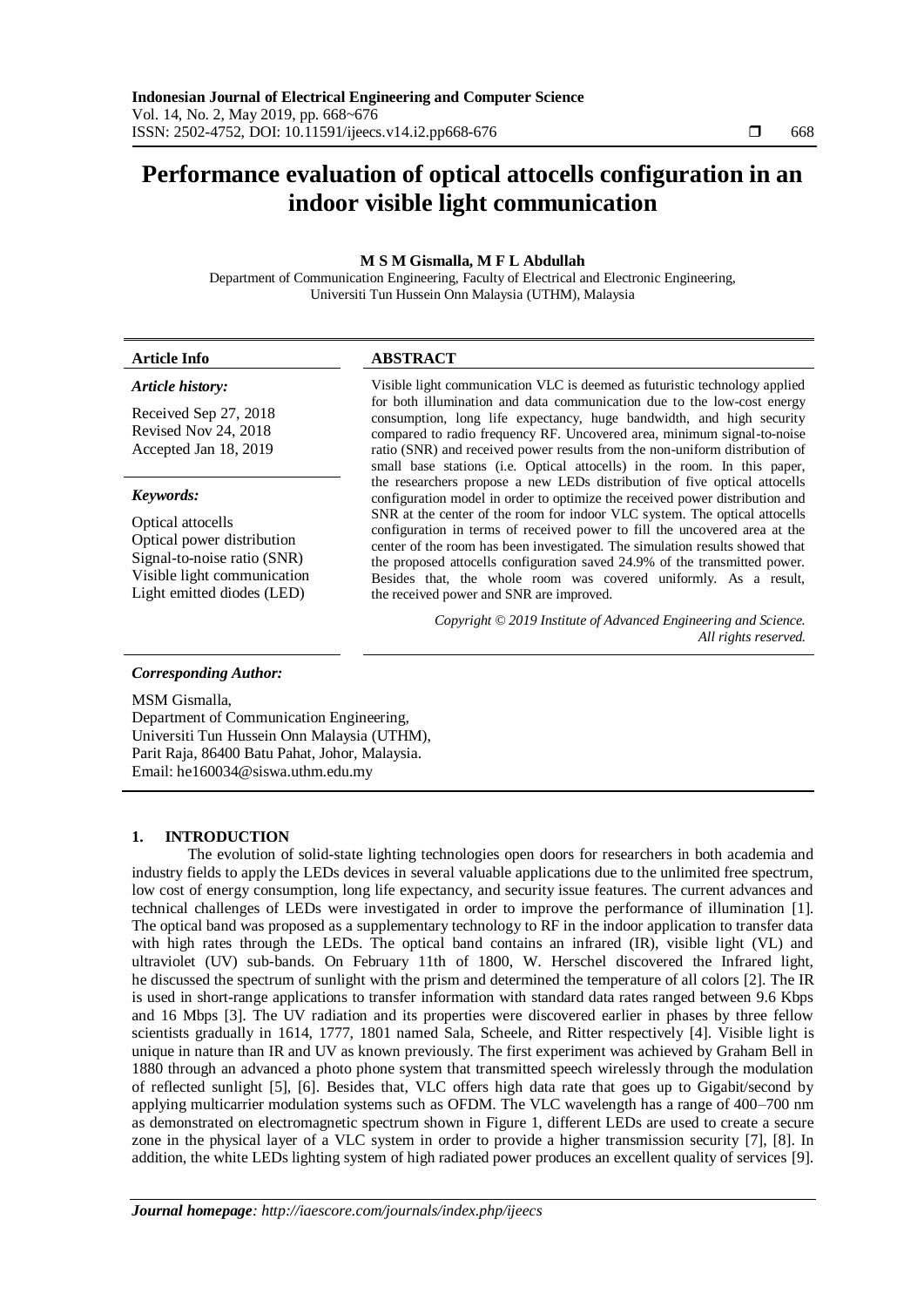

Figure 1. Frequency and wavelength of the electromagnetic spectrum [2]

## **2. RELATED WORKS**

The VLC is in demand to realize the optical attocells network and become a new path towards the smaller cells [10]. Besides, the VLC system of multiple LED lighting was presented in an indoor ecosystem to connect several devices in short-range distances [11]. The visible light of the indoor transceiver system was investigated extensively. It gives the Li-Fi concept when the devices use IR or RF for uplink connection and light emitting diodes for the downlink connection. A new device allocation system of Li-Fi was suggested for multi-user in the transceiver system, the results of this suggestion produced a high performance and minimum interference in the VLC physical link [12]. The discussion of LEDs characteristics as illumination tools is required to control the emitted optical power in the room that participates in providing a minimum SNR to guarantee the data transmission between devices, besides, the enhancement of the quality of VLC system [13]. Until now the regularity of SNR in every location inside the indoor VL environment is obstructed by the multipath dispersion in the channel. The evolutionary algorithm (EA) was designed to optimize the dynamic SNR allocation in the room with dimensions same as [14] by using three light configuration design A, B and C of  $6 \times 6$ ,  $7 \times 7$  and  $5 \times 5$  LEDs arrays respectively, for the room, this approach was authenticated using tools with the ability to adjust the emitted power from each LED. The spectral efficiency of the cellular network increase when the cell sites are reduced, small cell notion of cellular system can be readily extended to VLC beating the high interference resulted from the proximate reuse of RF spectrum. Besides that, the optical attocell does not produce any extra interference, while improving indoor coverage. The light signal does not penetrate the walls due to the limited coverage zone of every single attocell that prevent the communication system from adjacent interference between neighbor rooms. These features facilitate applying manifold attocell to cover the whole room space. Figure 2 illustrated several cellular coverage zones, which included attocells configuration. The light distribution inside the room is imagined to work as tiny optical Base Station (BS), otherwise called the optical attocells. It is similar to the femtocell in the cellular communication system [15]. Besides that, the authors investigated the requirements of the 5G cellular system in terms of several parameters and various technologies to meet up to the expected performance demands.





*Performance evaluation of optical attocells configuration in an indoor visible light… (M S M Gismalla)*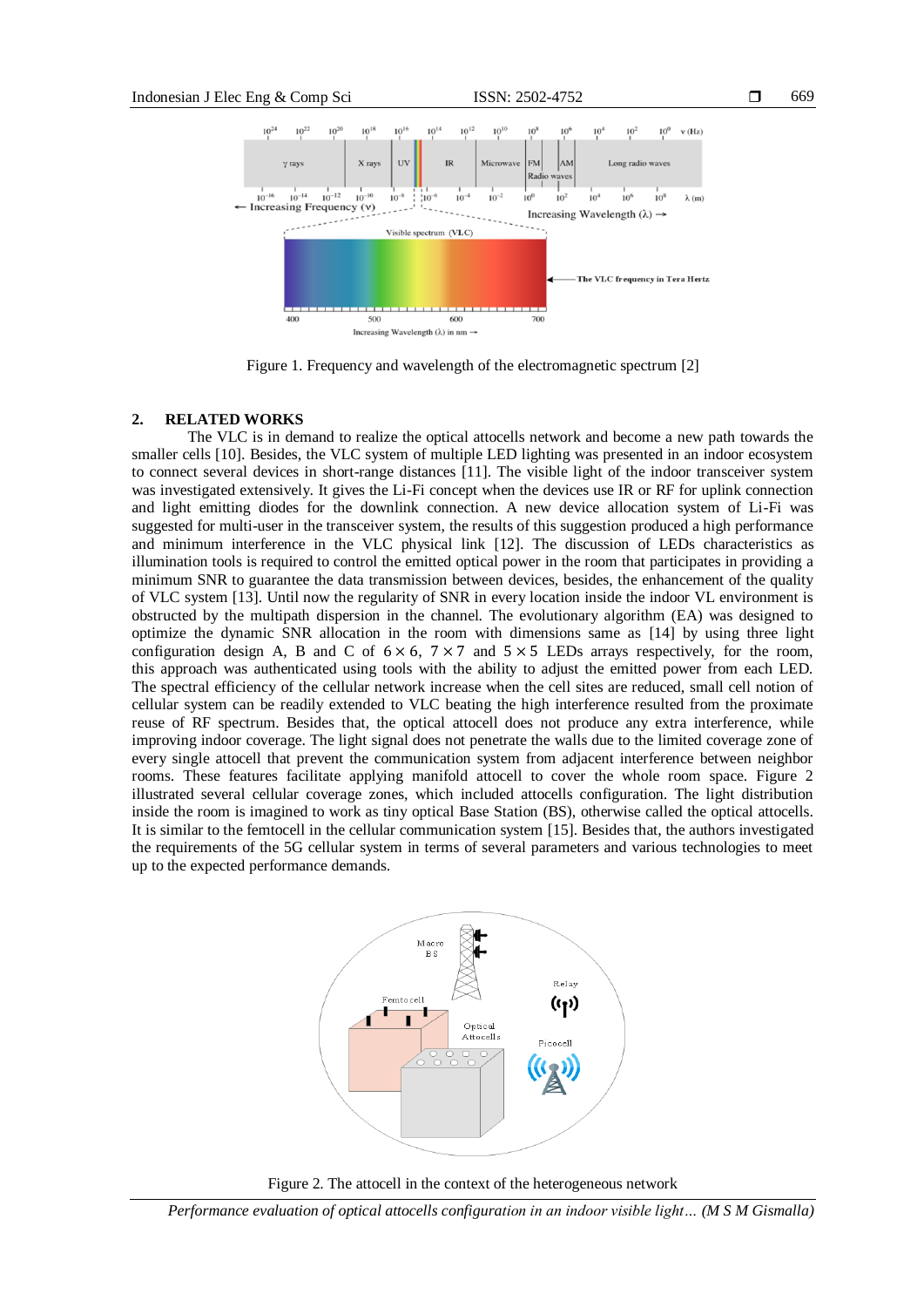$\overline{\mathbf{z}}$ 

The LEDs distribution on the indoor environment was investigated to improve the average area spectral efficiency [16], the optimization was studied for two attocell on the room of 2.5 m $\times$ 5 m $\times$ 3 m dimension. MATLAB was used for simulation and the result shows that the average coverage area is maximized at high FOV.

In this paper, the authors study the performance of attocells configuration based on the coverage area. To the best of the researcher's knowledge, the proposed design is a novel solution for an optimal coverage area by applying a new LEDs distribution in five attocells configuration model. This new configuration model increases the coverage area, enhances the SNR and optical power distribution. The rest of this paper is organized as follows: Section 2 presents related works of VLC system. Section 3 is the system model, it involves two subsections, light propagation model of LOS channel, mathematical equations of the received power and SNR analysis. Section 4 presents the results analysis and discussion. The conclusion of this work is illustrated in Section 5.

#### **3. SYSTEM MODEL**

## **3.1. Light Propagation Model**

In this paper, only the LOS propagation model for optimizing the indoor VLC environment as depicted in Figure 3 was considered. The light is distributed from the ceiling to the whole room and the Lambertian radiation pattern is considered for the source of emission [17]. The illumination intensity of angle ϕ is defined by:

$$
I(\phi) = I(0)cos^{m}(\phi)
$$
 (1)

Where I (0) represent the center luminous intensity from a group of LEDs,  $\phi$ , and m represents the angle of irradiance and order of Lambertian emission respectively. In [18], The Lambertian radiant intensity is given by:

$$
R(\phi) = \frac{(m+1)}{2\pi} \cos^m(\phi) \tag{2}
$$



Figure 3. Geometry of LOS propagation model

The Lambertian coefficient is defined by semi-angle of half illumination from LEDs  $\phi_{sa}$ , such as:

$$
m = \frac{-\ln 2}{\ln \left( \cos \phi_{sa_{\frac{1}{2}}} \right)}\tag{3}
$$

The total transmitted power generated from the LEDs emission is given by:

$$
P = P_{LED} * R(\phi) \tag{4}
$$

The VLC channel is described by LOS link and characterized by DC gain as illustrated in (5)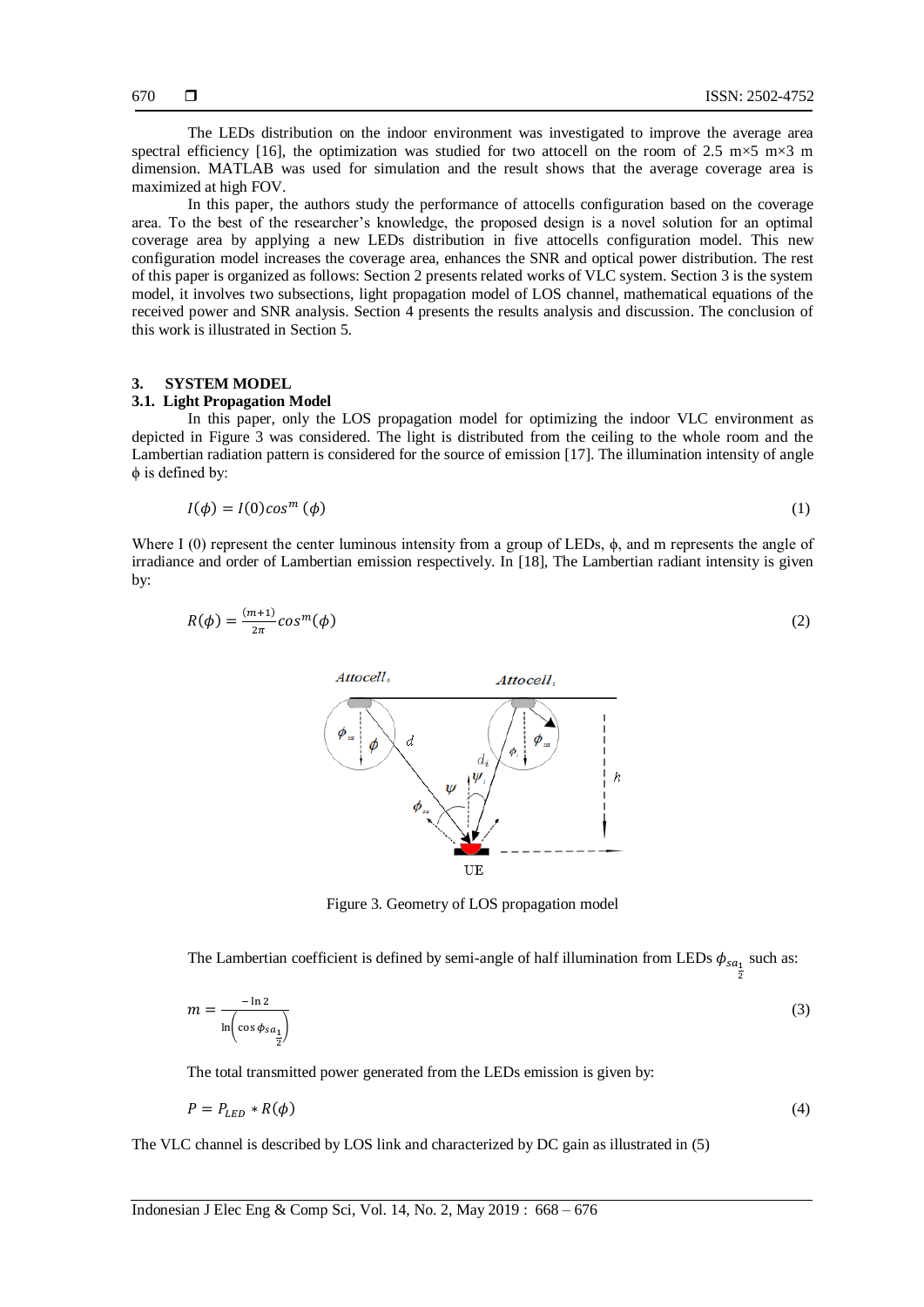$$
H_{LOS} = \begin{cases} \frac{A_{rx}}{h^2} R(\phi) \cos(\varphi) \ 0 \le \varphi \le \varphi_c \\ 0 \ \varphi > \varphi_c \end{cases}
$$
 (5)

Where  $R(\phi)$  is defined in (2),  $A_{rx}$  is the detector physical area of a photodiode (PD),  $h^2$  is the distance between transmitter and receiver,  $\varphi$  refers to the incident angle of the receiver,  $\varphi_c$  is the field of view angle of PD. The whole power of LOS link can be computed using (6).

$$
P_{LOS} = \sum_{i=1}^{LEDnum} P * H_{LOS} \tag{6}
$$

The proposed optical attocells configuration is displayed in Figure 4. It is mounted on the ceiling, and the semi-angle at half power was controlled to avoid the co-channel interference.



Figure 4. LEDs distribution in the proposed optical attocells network

#### **3.2. SNR Analysis**

Every communication system contains three basic parts transmitter, channel, and receiver. The channel of each communication system suffered from both internal and external random noise and distortion of the environment. The internal noise is difficult to remove in comparison to external noise which could be reduced and mitigated through various methods and mechanisms [19], [20]. In the source of the communication system, the transmitted intensity signal is sinusoid signal x (t) defined by an expression:

$$
x(t) = P_t (1 + m\sin wt) \tag{7}
$$

Where  $P_t$  represents the average transmitted power, and m define the amplitude of a sinusoidal signal. The received optical signal at the detector is represented by r (t), and it is defined by:

$$
r(t) = P_r (1 + m\sin wt) + P_{amb}
$$
\n<sup>(8)</sup>

Where  $P_r$  represents the average power at the receiver, and  $P_{amb}$  represents the power of ambient light incident in the photodiode detector. The photodiode transforms the received optical intensity of the incident signal into photocurrent in accordance with the law of responsivity given below:

$$
R_p = \frac{I_P}{P_P} = \frac{q\eta_l}{hv} \tag{9}
$$

The responsivity  $R_p$  is measured in amperes per watt, and it's defined as optoelectronic conversion factor that applied to convert the optical signal to the electrical domain. The received signal and DC measures of photocurrent can be separated in the following expression:

$$
i_{photo}(t) = R_p \cdot r(t)
$$
  
=  $R_p(P_r + P_{amb}) + (R_p P_r m \sin wt)$  (10)

The power of an electrical signal at the receiver is given by: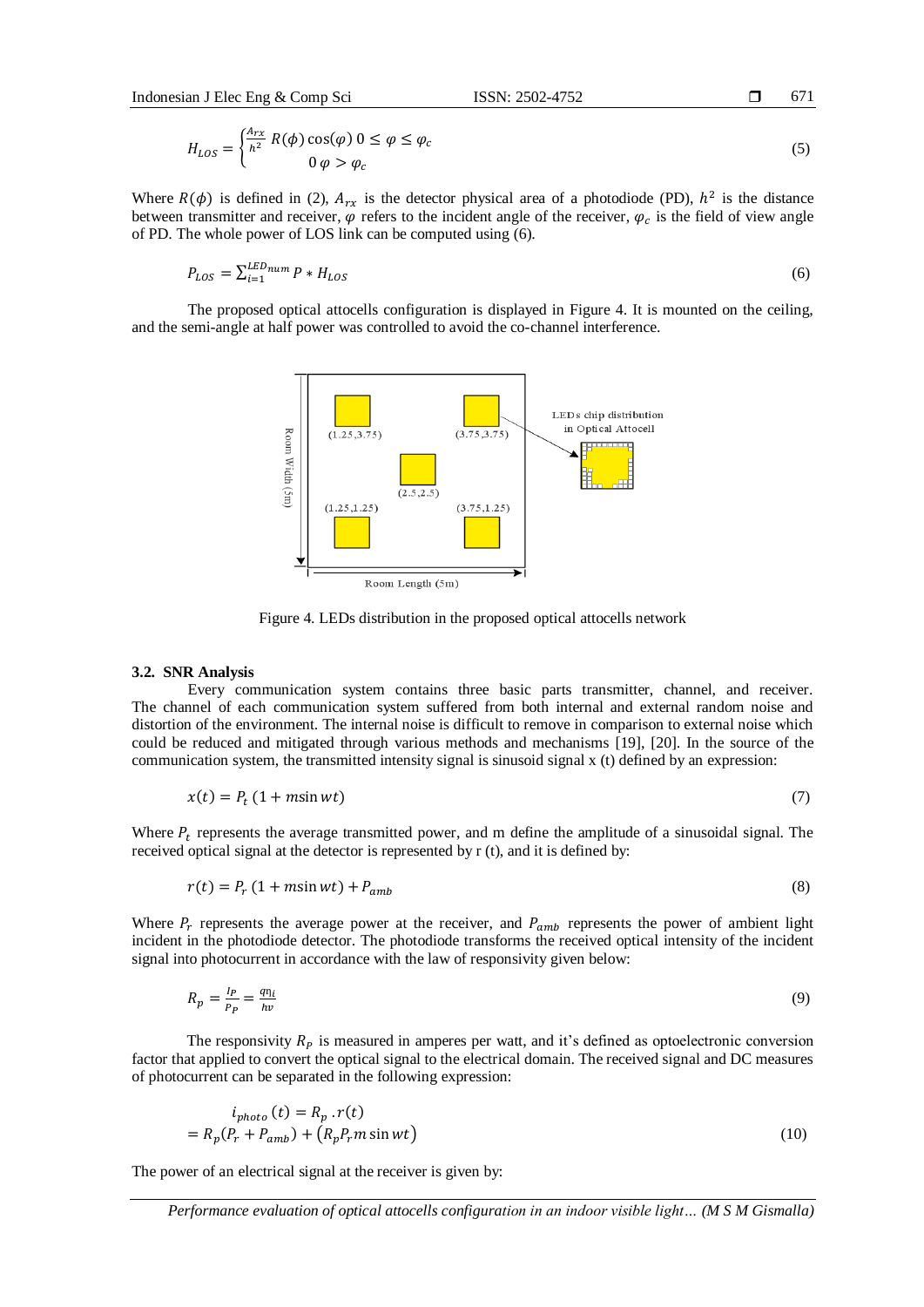$$
P_{signal} = \frac{1}{2}m^2 R_p P_r^2 \tag{11}
$$

The photo-generated shot noise increases at the receiver due to the transmitted signal and the ambient light. Subsequently, the received photocurrent considers only a DC component at condition  $P_{amb}$  $P_r$ . Also, the noise power results from the pre-amplifier  $\overline{t_{\text{error}}^2}$  and shot noise  $\overline{t_{\text{shot}}^2}$  are uncorrelated and the total noise power can be simply expressed by:

$$
P_{noise} = \overline{i_{circ}^2} + \overline{i_{shot}^2}
$$
  
=  $\overline{i_{circ}^2} + 2qR_p(P_r + P_{amb})$ .  $B_{eff}$  (12)

The  $B_{eff}$  represents the equivalent noise bandwidth of the system, q is the electronic charge. From (11) and (12), the signal to noise ratio (SNR) is approximately expressed by:

$$
SNR_{link} = \frac{P_{signal}}{P_{noise}} \tag{13}
$$

The next section shows the simulations results and analysis; it was achieved based on the parameters illustrated in Table 1.

| Table 1. Parameters of Simulation           |                                                                                                    |  |  |  |
|---------------------------------------------|----------------------------------------------------------------------------------------------------|--|--|--|
| Parameters                                  | Value                                                                                              |  |  |  |
| Room dimension in meter                     | $5 \times 5 \times 3$ m                                                                            |  |  |  |
| Transmitted optical power by individual LED | $20 \text{ mW}$                                                                                    |  |  |  |
| Total transmitted power (single attocell)   | 54 W                                                                                               |  |  |  |
| Detector physical area (PD)                 | $1 \, \text{cm}^2$                                                                                 |  |  |  |
| Gain of an optical filter $(Ts)$            |                                                                                                    |  |  |  |
| Refractive index                            | 1.5                                                                                                |  |  |  |
| FOV of a receiver                           | $60^\circ$                                                                                         |  |  |  |
| LED center luminous intensity               | 0.73                                                                                               |  |  |  |
| Semi-angle at half power                    | $12.5^{\circ}, 20^{\circ}, 30^{\circ}, 40^{\circ}, 50^{\circ}, 60^{\circ}, 70^{\circ}, 80^{\circ}$ |  |  |  |
| Table height                                | 0.85m                                                                                              |  |  |  |
| Transmitter position (Attocells)            | 4 Attocells: (1.25, 1.25), (1.25, 3.75),                                                           |  |  |  |
|                                             | (3.75, 1.25), (3.75, 3.75)                                                                         |  |  |  |
|                                             | 5 Attocells: (1.25, 1.25), (1.25, 3.75),                                                           |  |  |  |
|                                             | $(2.5, 2.5), (3.75, 1.25), (3.75, 3.75)$                                                           |  |  |  |
| Responsivity of PD                          | $0.54$ (A/W)                                                                                       |  |  |  |
| Bandwidth                                   | $30$ Mb/s                                                                                          |  |  |  |
| Temperature                                 | 298 K                                                                                              |  |  |  |

#### **4. RESULTS AND ANALYSIS**

The performance evaluation of multiple attocells configuration was measured as shown in Table 2. The amount of optical received power in five locations in the room as represented by (1.25, 1.25), (1.25, 3.75), (2.5, 2.5), (3.75, 1.25), (3.75, 3.75) were investigated. In a typical four attocells configuration, the maximum received power is concentrated at the corners of the room. The center of the room received low optical power and SNR distribution. Interestingly, the new LEDs distribution of optical attocells configuration has been producing a uniform power and SNR distribution in the whole room. In this manner, the proposed configuration model consumes less transmission power than that applied in four attocells configuration.

| Table 2. Received Power of Different Attocells Configuration |      |                                                     |              |            |              |              |
|--------------------------------------------------------------|------|-----------------------------------------------------|--------------|------------|--------------|--------------|
| <b>Optical Attocells</b><br>configuration with               |      | Optical Received Power at different positions (dBm) |              |            |              |              |
| different semi-angle $\varphi_1$                             |      | (1.25, 3.75)                                        | (1.25, 1.25) | (2.5, 2.5) | (3.75, 1.25) | (3.75, 3.75) |
| Four                                                         |      | 12.76                                               | 12.76        | $-16.99$   | 12.76        | 12.76        |
|                                                              | 12.5 |                                                     |              |            |              |              |
| Five                                                         |      | 12.23                                               | 12.23        | 12.23      | 12.23        | 12.23        |
| Four                                                         |      | 1.966                                               | 1.966        | 2.101      | 1.966        | 1.966        |
|                                                              | 70   |                                                     |              |            |              |              |
| Five                                                         |      | 2.429                                               | 2.429        | 3.718      | 2.429        | 2.429        |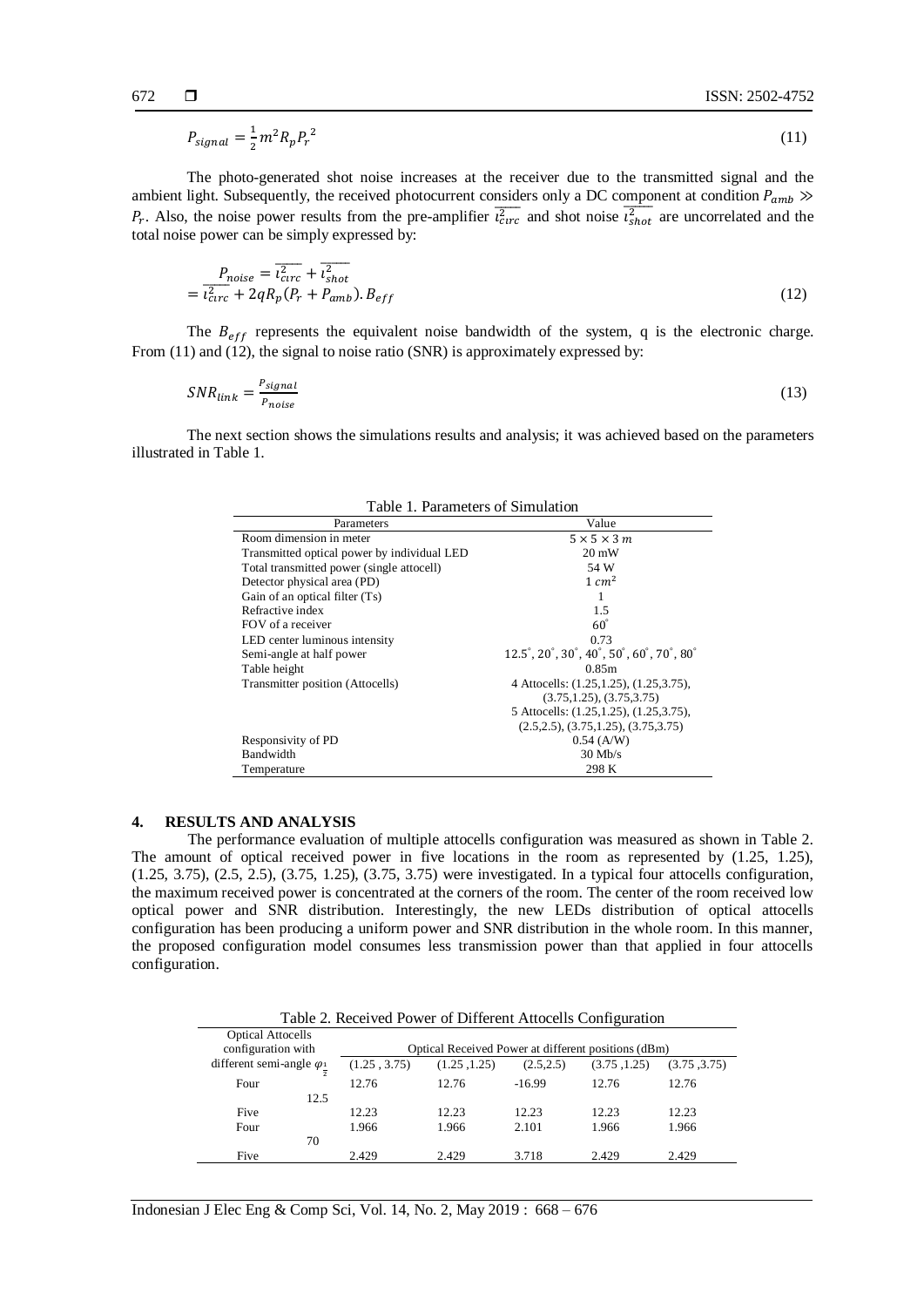673

Figure 5 to Figure 8 shows the received power and SNR distribution at semi-angle at half power 12.5° and 70° respectively. There is a trade between the received power and SNR distribution. At small semiangle at half power, the received power is increased and SNR is decreased, and when the semi-angle at half power is increased, the SNR distribution increased and the received power will be decreased. Clearly, the results were improved as compared to [21] [22].



Figure 5. Received optical power (12.5<sup>°</sup>

 $P_{\text{Figure 6: SNR distribution (12.5)}^{\circ}$ 



Figure 7. Received optical power (70<sup>°</sup>)

 $P_{\text{Figure 8: SNR distribution (70}^{\circ})$ 

Figure 9 shows the coverage area of the room in terms of optical received power for the four attocells configurations; the authors observed a small power distribution at the center of the room. To avoid this problem, the five attocells configuration with less radiated power has been proposed as demonstrated in Figure 10.







*Performance evaluation of optical attocells configuration in an indoor visible light… (M S M Gismalla)*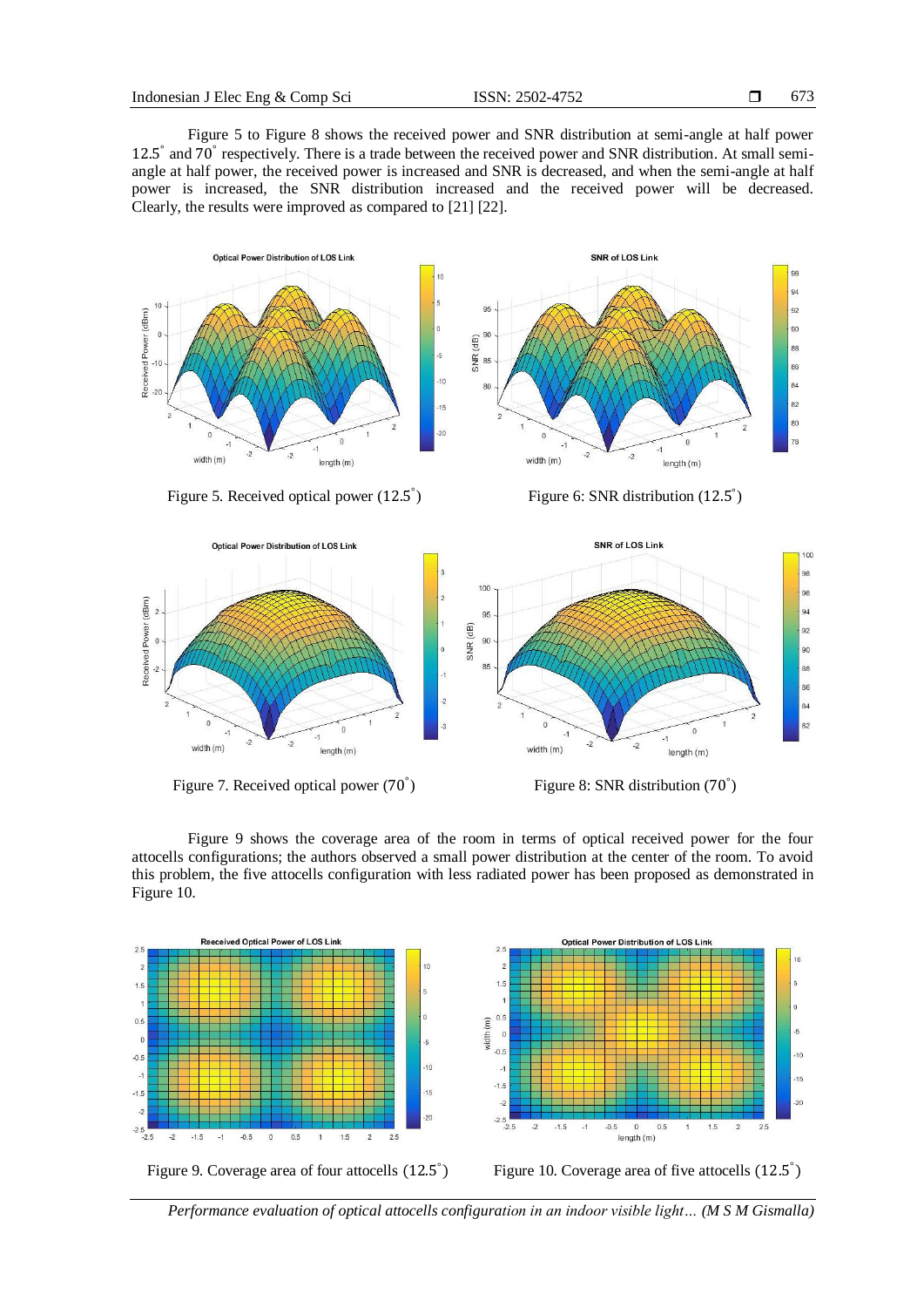The results showed that the SNR and the received power at the center of the room were improved. Besides that, the four optical attocells configuration in previous studies was used 14400 LEDs chip while the proposed optical attocells configuration has used LEDs chip. Figure 11 and Figure 12 shows maximum optical received power at the center of ceiling for the various semi-angle at half power and field of view respectively. Figure 13 showed the total SNR distribution at the center of the room for all-optical attocells network. It was improved with an average difference ratio of 9.12%. The simulation results showed that both total SNR and the optical received power were improved. Subsequently, the coverage area of the whole room was increased uniformly as compared to [23], [24].



Figure 11. Maximum optical received power distribution at the center of the room

Figure 12. Total received power at the center of the room under various FOV



Figure 13. Total SNR distribution of all optical attocells network

#### **5. CONCLUSION**

Visible light communication is a new emerging technology alternative to radio frequency in the indoor communication systems. It's proposed as a promising and a powerful technology for 5G networks. In this paper, the authors investigated the optical attocells configuration in the room under the LOS condition to fill the uncovered area. Besides that, the SNR and optical received power were optimized by developing a new LEDs distribution of five attocells configuration. The simulation results of the proposed attocells configuration displayed that the optical received power against FOV has increased with an average difference ratio of 28%. Also, the total SNR has improved with average difference ratio of 9.12%. Subsequently, the coverage area was increased uniformly. In coming future work, the same attocells configuration will be applied to non-LOS propagation link, towards enhancing the link quality and performance of visible light communication systems.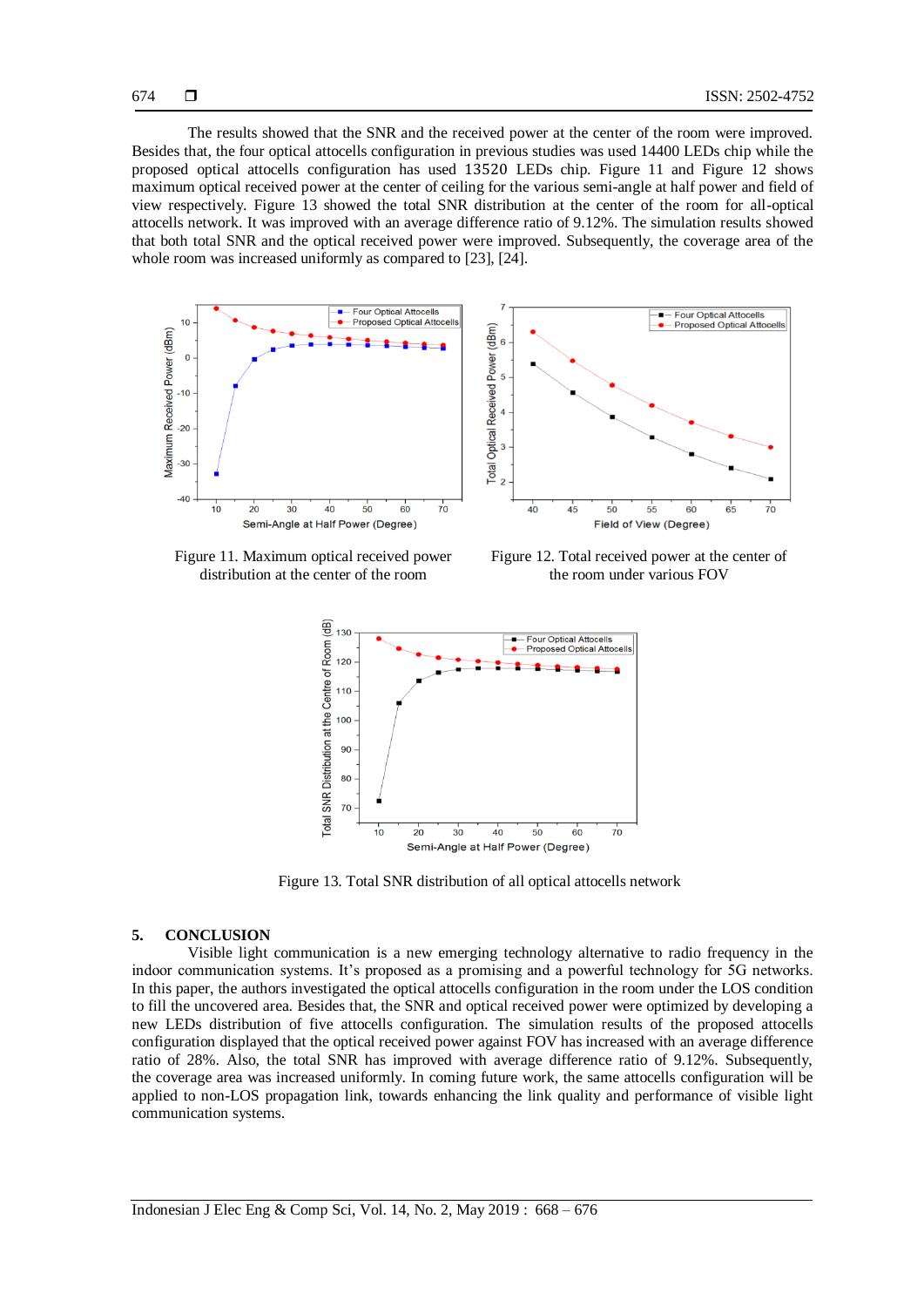675

#### **ACKNOWLEDGEMENTS**

The authors of this paper wish to acknowledge the funding of this project by Center of Graduate Studies (CGS) Universiti Tun Hussein Onn Malaysia (UTHM).

#### **REFERENCES**

- [1] M. H. Crawford, "LEDs for solid-state lighting: performance challenges and recent advances," *IEEE J. Sel. Top. Quantum Electron.*, vol. 15, no. 4, pp. 1028–1040, 2009.
- [2] M. Uysal and H. Nouri, ―Optical wireless communications—An emerging technology,‖ in *Transparent Optical Networks (ICTON), 2014 16th International Conference on*, 2014, pp. 1–7.
- [3] D. K. Borah, A. C. Boucouvalas, C. C. Davis, S. Hranilovic, and K. Yiannopoulos, "A review of communicationoriented optical wireless systems," *EURASIP J. Wirel. Commun. Netw.*, vol. 2012, no. 1, p. 91, 2012.
- [4] C.-W. Chow, C.-Y. Chen, and S.-H. Chen, "Enhancement of signal performance in LED visible light communications using mobile phone camera," *IEEE Photonics J.*, vol. 7, no. 5, pp. 1–7, 2015.
- [5] L. Feng, R. Q. Hu, J. Wang, P. Xu, and Y. Qian, "Applying VLC in 5G Networks: Architectures and Key Technologies,‖ *IEEE Netw.*, vol. 30, no. 6, pp. 77–83, 2016.
- [6] H. Elgala, R. Mesleh, and H. Haas, "Indoor optical wireless communication: Potential and state-of-the-art," IEEE *Commun. Mag.*, vol. 49, no. 9, pp. 56–62, 2011.
- [7] P. Kocharoen, "Visible Light Communication: Importance and Thai Preparations," Procedia Comput. Sci., vol. 86, pp. 51–54, 2016.
- [8] C.-W. Chow, Y. Liu, C.-H. Yeh, C.-Y. Chen, C.-N. Lin, and D.-Z. Hsu, "Secure communication zone for whitelight LED visible light communication," Opt. Commun., vol. 344, pp. 81-85, 2015.
- [9] T. Komine and M. Nakagawa, "Integrated system of white LED visible-light communication and power-line communication," IEEE Trans. Consum. Electron., vol. 49, no. 1, pp. 71-79, 2003.
- [10] D. Tsonev, S. Videv, and H. Haas, "Light fidelity (Li-Fi): towards all-optical networking," in *Broadband Access Communication Technologies VIII*, 2014, vol. 9007, p. 900702.
- [11] K. Warmerdam, A. Pandharipande, and D. Caicedo, "Connectivity in IoT indoor lighting systems with visible light communications,‖ in *Green Communications (OnlineGreenComm), 2015 IEEE Online Conference on*, 2015, pp. 47–52.
- [12] A. Sewaiwar, S. V. Tiwari, and Y.-H. Chung, "Novel user allocation scheme for full duplex multiuser bidirectional Li-Fi network," *Opt. Commun.*, vol. 339, pp. 153–156, 2015.
- [13] Z. Wang, C. Yu, W.-D. Zhong, J. Chen, and W. Chen, "Performance of a novel LED lamp arrangement to reduce SNR fluctuation for multi-user visible light communication systems," Opt. Express, vol. 20, no. 4, pp. 4564–4573, 2012.
- [14] C. Gong, S. Li, Q. Gao, and Z. Xu, "Power and rate optimization for visible light communication system with lighting constraints," IEEE Trans. signal Process., vol. 63, no. 16, pp. 4245-4256, 2015.
- [15] C.-X. Wang *et al.*, "Cellular architecture and key technologies for 5G wireless communication networks," IEEE *Commun. Mag.*, vol. 52, no. 2, pp. 122–130, 2014.
- [16] I. Stefan and H. Haas, "Analysis of optimal placement of LED arrays for visible light communication," in *Vehicular Technology Conference (VTC Spring), 2013 IEEE 77th*, 2013, pp. 1–5.
- [17] H. Q. Nguyen *et al.*, "A MATLAB-based simulation program for indoor visible light communication system," *Commun. Syst. Networks Digit. Signal Process. (CSNDSP), 2010 7th Int. Symp.*, vol. 3600, no. April 2016, pp. 537–541, 2010.
- [18] T. H. Do and M. Yoo, "Received power and SNR optimization for visible light communication system," *ICUFN 2012 - 4th Int. Conf. Ubiquitous Futur. Networks, Final Progr.*, no. 2010, pp. 6–7, 2012.
- [19] S. Hranilovic, *Wireless Optical Communication Systems*. 2005.
- [20] Z. Ghassemlooy, L. N. Alves, S. Zvanovec, and M.-A. Khalighi, *Visible Light Communications: Theory and Applications*. CRC Press, 2017.
- [21] Z. Ghassemlooy, W. Popoola, and S. Rajbhandari, *Optical wireless communications: system and channel modelling with Matlab®*. CRC press, 2012.
- [22] T. Ganjian, G. Baghersalimi, and Z. Ghassemlooy, "Performance evaluation of the received power based on the transmitter position in a visible light communications system," 2017 Iran. Conf. Electr. Eng., no. May, pp. 1763–1768, 2017.
- [23] J. H. Liu, Q. Li, and X. Y. Zhang, "Cellular coverage optimization for indoor visible light communication and illumination networks," *J. Commun.*, vol. 9, no. 11, pp. 891-898, 2014.
- [24] H. Lu, Z. Su, and B. Yuan, "SNR and optical power distribution in an indoor visible light communication system," in *Image and Signal Processing (CISP), 2014 7th International Congress on*, 2014, pp. 1063–1067.